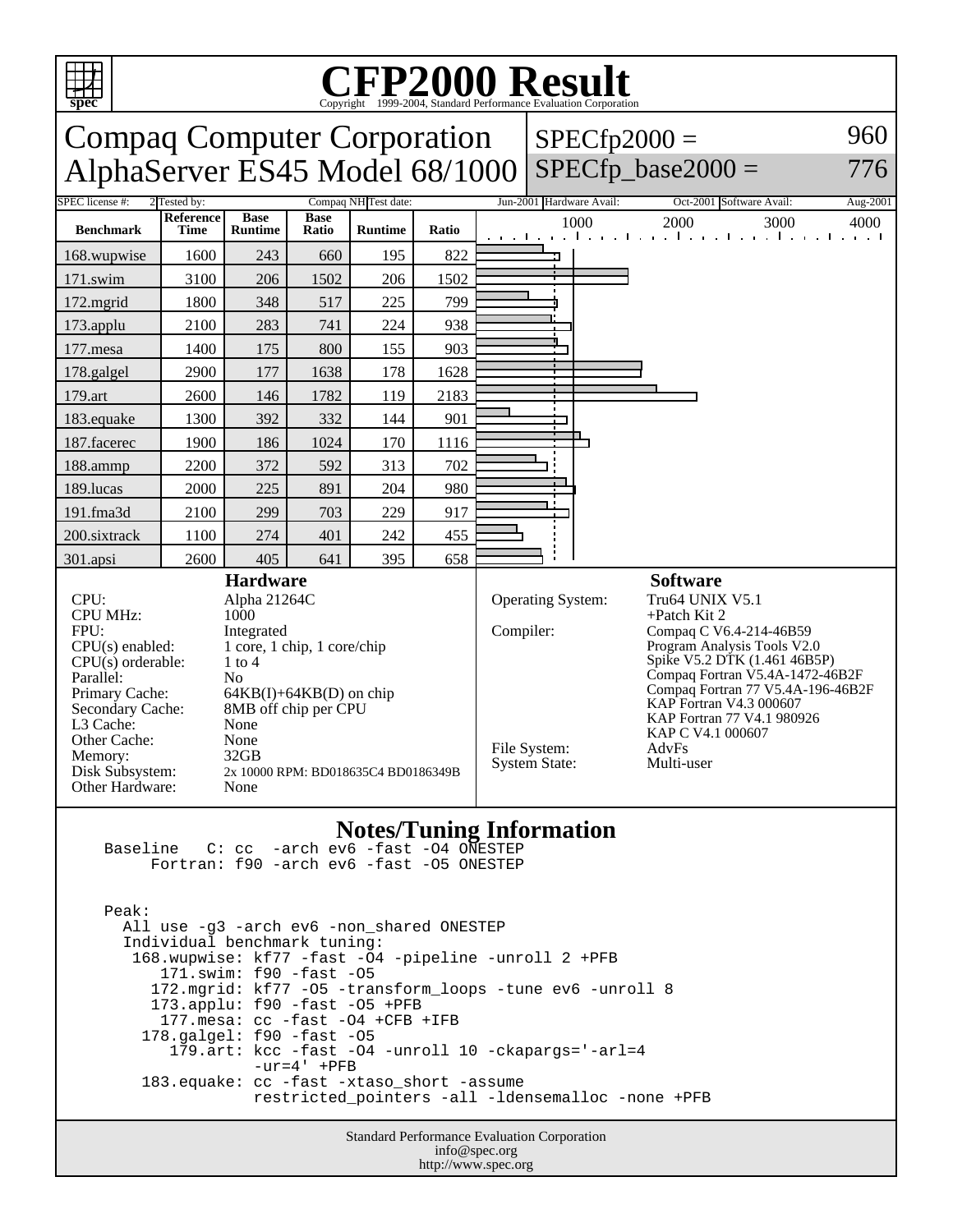

## Copyright ©1999-2004, Standard Performance Evaluation Corporation

Compaq Computer Corporation AlphaServer ES45 Model 68/1000  $SPECfp2000 =$ SPECfp base2000  $=$ 960 776 Compaq NH Test date: Jun-2001 Hardware Avail: Oct-2001 Software Avail: Aug-2001 **Notes/Tuning Information (Continued)** 187.facerec: f90 -fast -O4 +PFB 188.ammp: cc -fast -O4 -xtaso\_short -assume restricted\_pointers 189.lucas: kf90 -O5 -fkapargs='-ur=1' +PFB 191.fma3d: kf90 -O4 -transform\_loops +PFB 200.sixtrack: f90 -fast -O5 -assume accuracy\_sensitive -notransform\_loops +PFB 301.apsi: kf90 -O5 -transform\_loops -unroll 8 -fkapargs='-ur=1' +PFB Most benchmarks are built using one or more types of profile-driven feedback. The types used are designated by abbreviations in the notes: +CFB: Code generation is optimized by the compiler, using feedback from a training run. These commands are done before the first compile (in phase "fdo\_pre0"): mkdir /tmp/pp rm -f /tmp/pp/\${baseexe}\* and these flags are added to the first and second compiles: PASS1\_CFLAGS = -prof\_gen\_noopt -prof\_dir /tmp/pp PASS2\_CFLAGS = -prof\_use -prof\_dir /tmp/pp (Peak builds use /tmp/pp above; base builds use /tmp/pb.) +IFB: Icache usage is improved by the post-link-time optimizer Spike, using feedback from a training run. These commands are used (in phase "fdo\_postN"): mv \${baseexe} oldexe spike oldexe -feedback oldexe -o \${baseexe} +PFB: Prefetches are improved by the post-link-time optimizer Spike, using feedback from a training run. These commands are used (in phase "fdo\_post\_makeN"): rm -f \*Counts\* mv \${baseexe} oldexe pixie -stats dstride oldexe 1>pixie.out 2>pixie.err mv oldexe.pixie \${baseexe} A training run is carried out (in phase "fdo\_runN"), and then this command (in phase "fdo\_postN"): spike oldexe -fb oldexe -stride\_prefetch -o \${baseexe} When Spike is used for both Icache and Prefetch improvements, only one spike command is actually issued, with the Icache options followed by the Prefetch options. Portability: galgel: -fixed Information on UNIX V5.1 Patches can be found at

Standard Performance Evaluation Corporation info@spec.org http://www.spec.org